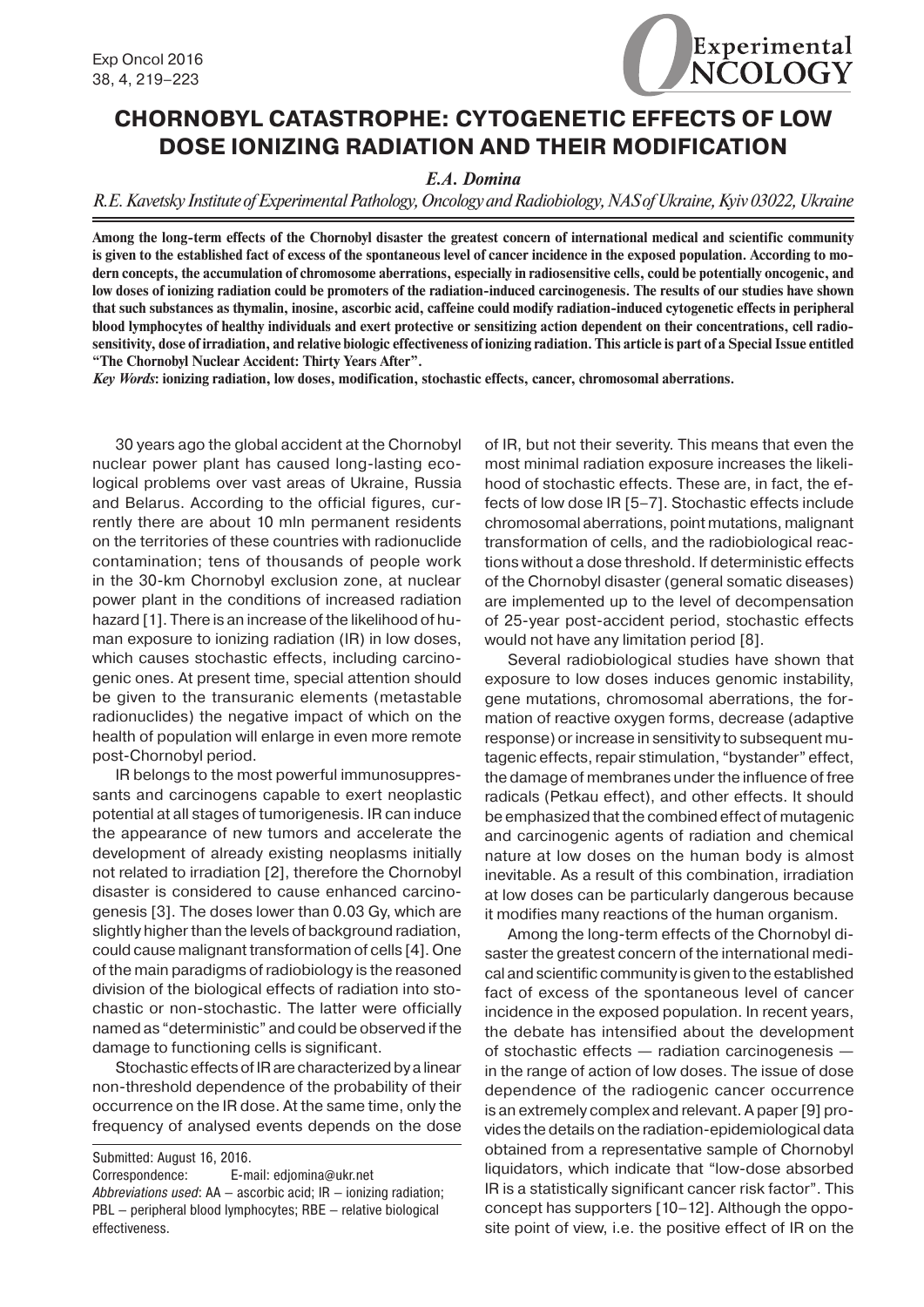human body is also supported. Researchers have even recommended that "chronic exposure can be used for cancer prevention" [13–16].

The problem of radiogenic cancer largely lies in understanding the mechanisms of action of low dose IR on the genome, tissues, organs and organism as a whole. Careful attention to this problem is due to the following issues. Firstly, the effects of low dose IR are the promoters of carcinogenesis. Secondly, the radiation effect on oncogenesis at low dose range may be greater per unit dose as compared to the effects of large doses. This is explained by the fact that in the first case the cell death is less pronounced and, therefore, the reparative processes are not stimulated by the cell death; induced genomic instability alters the sensitivity of the irradiated cells to the action of other damaging factors.

Accounting the aforementioned, it is important to focus the attention of specialists in the field of radiobiology and experimental oncology, not only on the characteristics and mechanisms of formation of medical and biological effects of low dose IR, but also on their modification by the agents of chemical nature. Taking into account the radioecological crisis in the post-Chornobyl period, it is important to focus on the search for the ways to protect people from chronic exposure to low intensity radiation.

We have developed and proposed a new classification of radioprotective drugs with the "modernization of the relevant terminology and differentiation of key definitions of the mechanisms of radioprotective agents" [17]:

- **•** *radioprotectors (chemical protection)* antiradiation drugs that exert a protective effect at the physico-chemical and biochemical level, preventing the "oxygen effect" as radiobiological phenomenon of absorption of IR energy during radiolysis of DNA;
- **•** *radiomitigators* anti-radiation drugs that exert their effect at the system level "by accelerating post-radiation recovery of radiosensitive tissues through the activation of a number of antiinflammatory signaling pathways and increased secretion of hematopoietic growth factors, which are used from the early period after exposure until the development of clinical manifestations of acute radiation injury..." [17]. The highest activity of the drugs of this group appears almost exclusively during radiation injury of the hematopoietic system. Radiomitigators include steroid hormones and their non-steroidal structure analogues; adjuvants of immunological responses (vaccines, endotoxins, polysaccharides, polynucleotides, etc.); cytokines (tumor necrosis factor, growth factors, interferons, etc.); immunoregulatory peptides (thymalin, thymogen, taktivin, timoptin, etc.). The mechanism of radioprotective effect of these compounds is related to their ability to accelerate the postradiation regeneration of the cells of hematopoietic system [18–20];

**•** *radiomodulators (biological protection)* pharmaceutical substances and food supplements, which increase the body's resistance to adverse environmental factors, including IR [21]. This is a large group of natural compounds with antioxidant, antimutagenic, and antiinflammatory activities [22]. The mechanism of their action is characterized by an increase of general (nonspecific) resistance of the organism with a decrease of cancer risk [23].

Recently, the research of radiobiologists has being focused on radioprotective action of cytokines that regulate the growth, differentiation, functional activity and radioresistance of cells [24]. The protective effect of cytokines is determined by their hemodynamic and immune stimulatory activity as well as their ability to increase the endogenous background of radioresistance, enhancing antitumor response [25]. The organic selenium compounds (for example, selenotetracysteine) are recognized as prospective means for prevention of radiation injuries, due to the low toxicity [26]. The antioxidant mechanism of their action is a common characteristic to the formation of all biological effects of selenium and is carried out by selenium containing proteins [27, 28]. Currently, the purine compounds (xanthosine, caffeine, inosine) are considered as prospective preventive agents to reduce the radiation-related risks [29]. It is shown that the efficiency of repair processes by purine compounds is associated with the activation of the poly(ADPribose)polymerase — one of the key enzymes in DNA repair [30].

The following are the results of our research carried out at the chromosomal level on human peripheral blood lymphocytes (PBL) — biological indicators of irradiation. Our studies were aimed on clarifying the nature of the modifying (enhancement/attenuation) effects of low dose IR in order to improve the radioresistance of the human genome.

*Thymalin.* A study of the effect of radiomitigator thymalin [17] on the radiosensitivity of PBL chromosomes of healthy people is required for overcoming the negative impact of the Chornobyl accident. Thymalin is a complex mixture of peptides isolated from mammalian thymus. It belongs to the drugs that increase the stability of genome and stimulate the immune and reparative systems [31]. According to the cytogenetic data, 1 h preincubation of T lymphocytes from peripheral blood of apparently healthy individuals with thymalin demonstrated a radioprotective effect of the drug. In particular, thymalin at prophylactic concentration (0.002 mg/ml of blood) decrease the frequency of chromosomal aberrations upon irradiation at a dose of 0.2 Gy from  $5.0 \pm 1.3$  to  $2.0 \pm 0.9$  per 100 cells, and at a dose of 0.5 Gy by 2-fold  $-$  from 8.0  $\pm$  1.0 to 4.0  $\pm$ 1.0. We supposed that the observed radioprotective effect of thymalin could be related to its stimulating effect on the primary repair of radiation-induced damage. This cytogenetic data allows us to recommend thymalin for the persons at the increased carcinogenic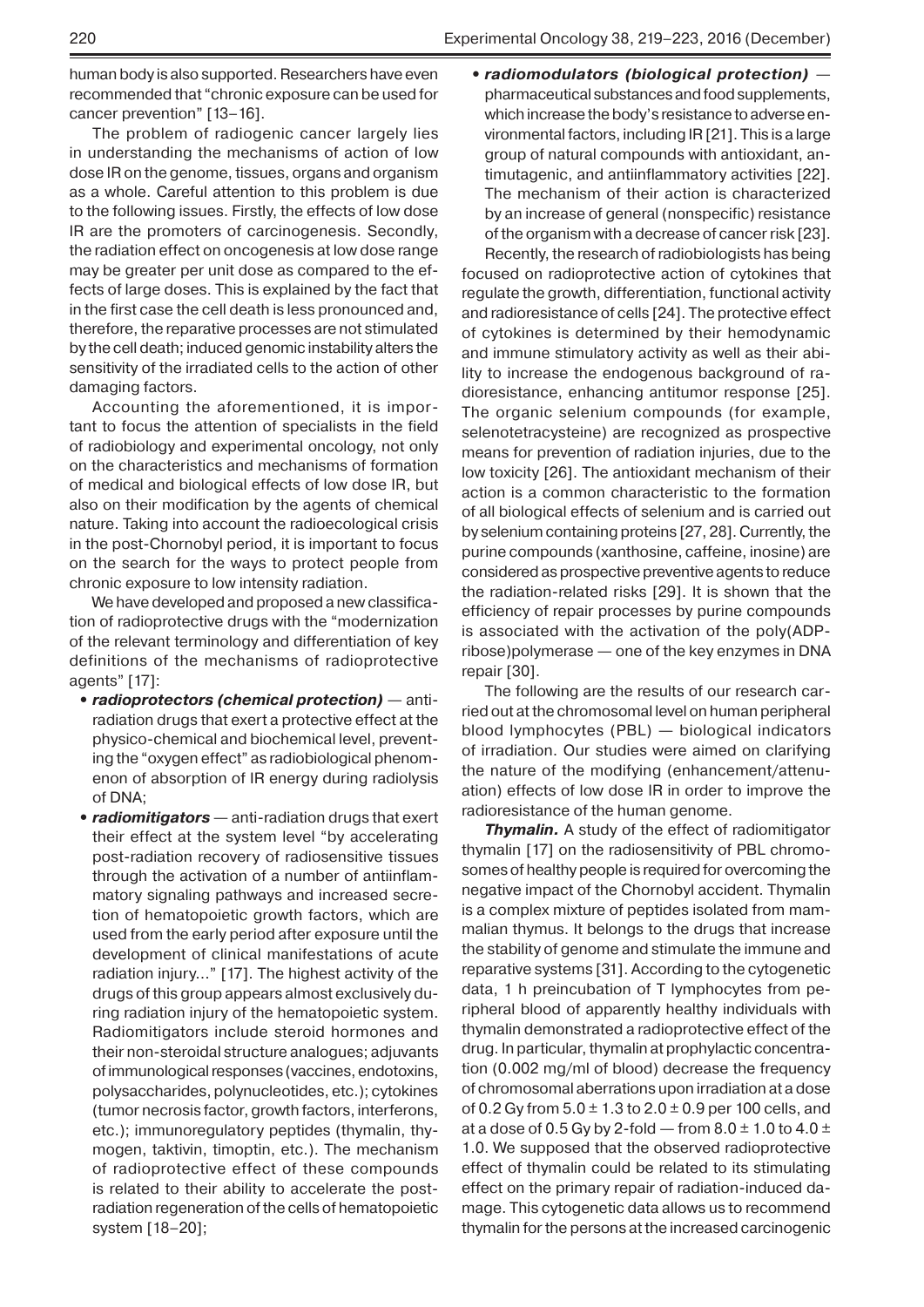risk, especially those exposed to radiation after Chornobyl accident.

**Inosine.** Purine nucleoside inosine is a drug of natural origin used in cardiac practice as a stimulant of metabolic processes, a precursor of the synthesis of adenosine triphosphate and nucleotides that supports energy balance in various tissues [32]. There are established hemostimulating [33], immunotropic [34], antitumor [35], and antioxidant activities [36] of this drug as well as its ability to stimulate the enzymatic repair of radiation-induced DNA damage [32]. It is assumed that the effect of inosine on repair processes in irradiated cells prevents the formation of intra- and interchromosomal rearrangements. It can be concluded that inosine exerts multifaceted action in a wide range of biological activities, including improving overall radioresistance.

We have found that the level of spontaneous chromosomal aberrations in PBL of healthy individuals was 1.6/100 metaphases (mean population level), and under the influence of inosine administered at a therapeutic concentration (0.01 mg/ml of blood) was 0.6/100 metaphases, i.e. this agent decreased the frequency of spontaneous aberrations by 2.6 times. Also, inosine decreased the level of chromatid aberrations by 1.7 times, and caused the "disappearance" of the chromosomal rearrangement. The introduction of inosine in the therapeutic concentration in the cultures of PBL from healthy individuals before γ-irradiation reduced the incidence of radiation-induced aberrations over the entire dose range (0.1–1.0 Gy). The highest radioprotective effect of inosine was observed when the cell culture was irradiated at low doses of 0.1–0.2–0.3 Gy. The level of radiation-induced chromosomal aberrations decreased from  $6.06 \pm 0.6$ ; 7.06  $\pm$  1.6; 7.76  $\pm$  1.0 to 1.6  $\pm$  0.1; 2.6  $\pm$  0.4; 2.2  $\pm$ 0.6, respectively, thus reaching the values of average population level of spontaneous genetic damage in radiosensitive human T-lymphocytes. Therefore, inosine has an antimutagenic and radioprotective effects during the irradiation of non-malignant radiosensitive cells at low dose range (0.1–0.3–0.5 Gy), reducing the level of radiation-induced damage to the spontaneous genetic values, thereby increasing the resistance of the human genome.

A significant danger is created by the compounds that increase the radiosensitivity of human genome, especially by irradiation at low doses. These include co-mutagens, whose effect on the irradiated cells remains scarcely analyzed. Therefore, we studied in detail the effect of the potential co-mutagen ascor bic acid (AA) on the radiosensitivity of chromosomes of human PBL.

*Ascorbic acid.* The most common antioxidants include AA, which is designated as the "signal molecule that causes specific activity in cells" [37]. Several studies have revealed the ambiguous nature of AA action in human cells. It is found that, unlike the animals, human organism does not produce AA and its nutritional deficiency promotes most cancers

of the stomach, esophagus, oral cavity, and cervix [38]. Nobel Prize winner L. Pauling proposed the idea of prevention and treatment of neoplasia with high doses of AA (10 g per day). The encouraging results were obtained, but the general effect of clinical testing in the most cases turned out to be misleading or even absent. Research efforts by increasing the dose up to 100 g AA per day did not cause intoxication, but had no result either [39]. There is a contrary view, according to which vitamins, including AA, are inappropriate to use as a prophylactic measure to reduce cancer risk [40]. The data on antimutagenic properties of AA are not always confirmed, even in methodologically similar studies.

We have studied the features of the modification of radiation-induced cytogenetic effects in cultured human PBL under the influence of a potential co-mutagen AA [41]. It has been shown that at a range of concentrations from 20.0 to 80.0 g/ml AA did not affect the level of spontaneous chromosomal aberrations in lymphocytes of donors, which corresponded to mean population values ( $2.0 \pm 0.86/100$  metaphases). The results are consistent with the data on the absence of the effects of antioxidant vitamins on the spontaneous mutation level in human lymphocytes [42].

Analysis of the frequency of chromosomal damage induced by irradiation of PBL in G0-phase of cell cycle (at a dose range of 0.3–2.0 Gy) with or without postirradiation exposure to AA at therapeutic concentrations of 20.0 µg/ml of blood showed that radiomodifying effect of the drug is not clear. When combined with the low dose X-ray exposure (0.3 Gy), AA at therapeutic concentrations of 20.0 µg/ml of blood caused 1.5-fold decrease of the total frequency of chromosomal aberrations compared to the effect of irradiation only. This is consistent with the findings of the study [43] showing that AA at therapeutic doses exhibits radioprotective activity by utilizing free radicals and improves the antioxidant status of the cells. When irradiating PBL at a relatively high dose (2.0 Gy) under the influence of AA at the same therapeutic concentration, we have detected a radiation-potentiating effect, i.e. nearly 1.4-fold increased total frequency of chromosomal aberrations, indicating the co-mutagenic properties of the drug. The observed enhancement of radiationinduced cytogenetic effect is due to dicentric chromosome formation. Since the formation of dicentrics requires local double chromosome breaks resulting from irradiation, the increased yield of aberrations of this type under the additional action of AA can be interpreted as a proof of the strengthening of the primary radiation damage under the influence of the studied drug. These effects can identify the problem of clastogenic action of AA on the human genome [44].

Special attention is given to the modification of cytogenetic effects of low dose IR by AA at concentrations exceeding the therapeutic range. It was found that an additional post-irradiation effect of AA at the doses 40.0–80.0 µg/ml of blood increased the overall frequency of chromosomal aberrations by 1.2 and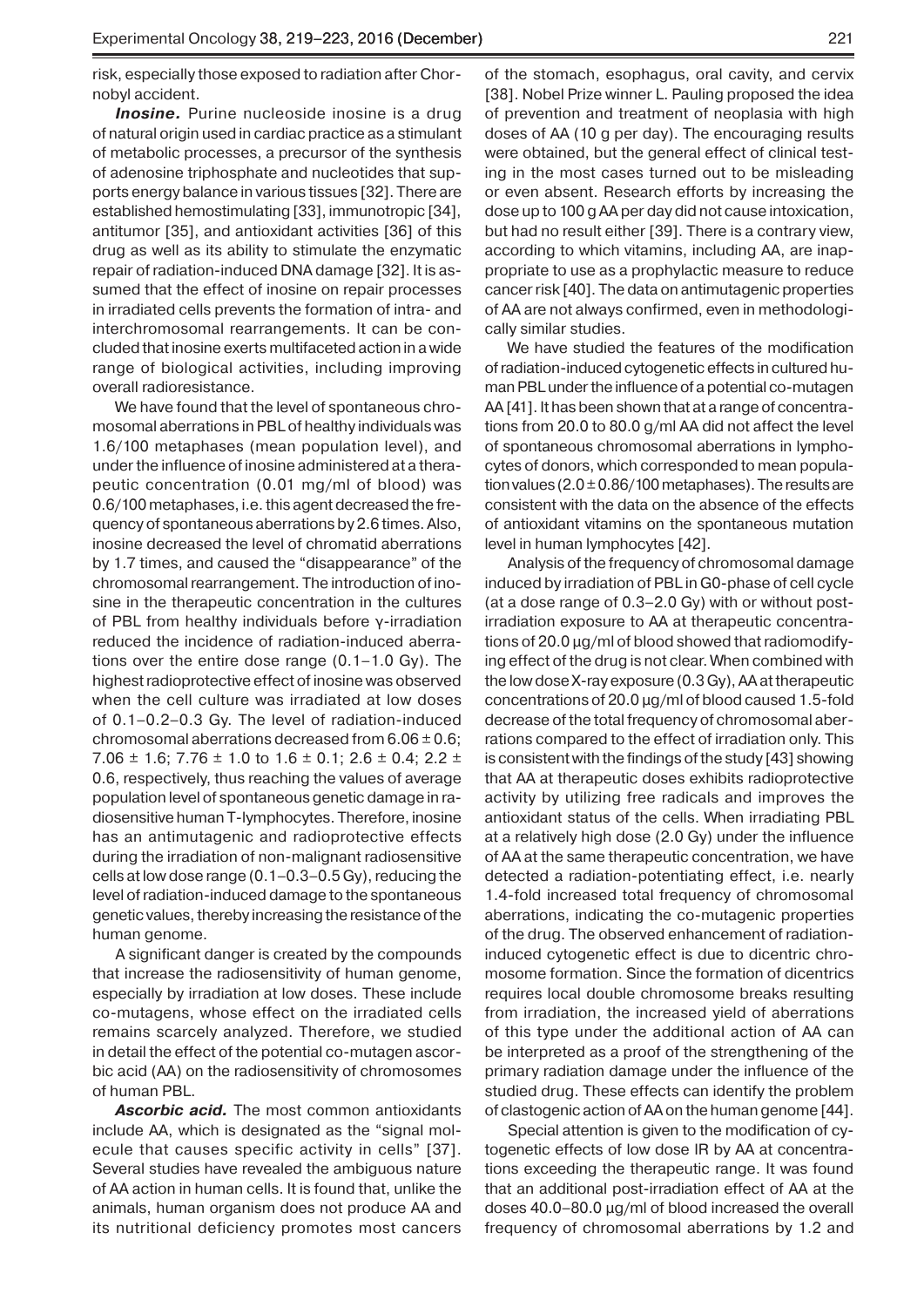1.4 times, respectively, when compared to the effect of irradiation only at the dose of 0.3 Gy. It may also indicate a co-mutagenic activity of AA, but at the range of concentrations that exceeds the therapeutic value by 2 and 4 times. Since the low dose irradiation along with chromosomal breaks can also induce their potential pre-mutational changes, the supplementary potentiating action of co-mutagens at a high concentration range may contribute to their impact into in the structural chromosomal rearrangements, including the suppression of DNA repair enzymes [45].

*Caffeine.* According to the study [29], a purine compound caffeine activates the cellular mechanisms of post-radiation recovery and DNA repair. The results of our study are in disagreement with this conclusion. We have shown that the post-irradiation effect of caffeine (200 µg/ml of blood) during 2 h increased the frequency of chromosomal aberrations in donor's PBL irradiated *in vitro* at low doses by 5.5 times as compared with irradiation effect only. This increase was due to chromosomal aberrations, mostly paired fragments and dicentrics. Caffeine alone had slightly increased the spontaneous level of chromosomal aberrations. An explanation may be the following. By blocking the entry of cells into the DNA synthesis and mitosis, irradiation allows cells to recover from radiation-induced damage. Caffeine shortens the duration of such blocking, and the cells enter mitosis with unrepaired injuries, so the yield of double-strand DNA breaks and chromosomal aberrations increases. We obtained the data at the chromosomal level using human somatic cells irradiated at low doses, showing the co-mutagenic effect of caffeine. These results are in contradiction to the data of study [29], possibly, due to the different concentrations of the drug and radiation doses used. Nevertheless, it should be noted that the combined action of radiation and chemicals could often cause a negative synergistic effect.

## **CONCLUDING REMARKS**

Currently, a lot of attention should be given to the assessment of mutational rate and cancer risk in human population exposed to low dose IR. This requires further study and use of modifiers, selective effects of which enhance the radioresistance of the human genome and, thus, reduce cancer risk. The prediction of modification of low dose IR effects is complicated by a number of the following circumstances.

i. It's necessary to account the individual radiosensitivity of the human body. If the intensity of the radiation exposure is high, the individual characteristics of a person are not of pivotal role, since the volume of damage exceeds the protective and compensatory capacities of the organism. Therefore, the assessment of individual radiosensitivity is particularly important at the range of low dose IR responsible for the formation of stochastic effects. Therefore, we recommend for the use the chromosomal G2- test modified on the basis of the classic radiation cytogenetics [46].

ii. The modification of the low dose IR effects at the cellular level is weakly dependent on cell-cycle phase. This could be explained by the fact that under the influence of low dose IR, the differences between the degrees of cell radiosensitivity during cell cycle are balanced.

iii. The modification of low dose IR effects significantly depends on the relative biological effectiveness (RBE) of IR. It is known that this variable is introduced in order to compare the biological effects of the action of various types of radiation at the equal absorbed dose. We have found [32] that the largest RBE value of densely IR is observed at low doses. For example, the RBE coefficient of fast neutrons in this dosage range may reach a value of 10 and more. Therefore, a targeted modification (enhancement/attenuation) of induced effects will be more pronounced.

iv. The health of the individual should be taken into account. Thus, the progression of tumor growth is associated with the emergence of new mutational events due to the inhibition of reparative processes because of immunosuppression. Therefore, non-malignant cells (e.g. blood cells) of cancer patients are characterized by high radiation sensitivity, which affects the modification effects of low dose irradiation.

## **REFERENCES**

1. 25 Years after the Chernobyl disaster. Future Security. National Report of Ukraine. Kyiv: КіМ, 2011. 368 p. (in Russian).

**2.** Hofmann J. The Chernobyl Accident: Radiological Consequences for Present and Future Generations. Minsk: Vysshaya Shkola, 1994. 574 p. (in Russian).

**3.** Baraboy VA. Chernobyl: Ten Years Later. Medical Consequences of Radiation Accidents. Kyiv: Chornobyl-Interinform, 1996. 188 p. (in Russian).

**4.** Hanson KP, Evtushenko VI. Cellular and molecular mechanisms of radiation carcinogenesis. Vopr Oncol 1986; **32**: 3–11 (in Russian).

**5.** Serkiz YaI, Pinchuk VG, Pinchuk LB, *et al.* Radiological Aspects of the Chernobyl accident. Kyiv: Naukova Dumka, 1992. 170 p. (in Russian).

**6.** Grodzynskiy DM. Radiobiology. Kyiv: Lybid, 2000. 448 p. (in Ukrainian).

**7.** Domina EA, Pilinskaya MA, Petunin YuI, *et al.* Radiation Cytogenetics. Kyiv: Zdorovya, 2009. 368 p. (in Russian).

**8.** Omelyanets MI, Hunko NV, Dubova NF, *et al.* Demographic indicators of health in affected by the Chernobyl disaster Ukrainian people 25 years later and ways to their improval. In: 25 Years after the Chernobyl Disaster. Future Security. Kyiv: КіМ, 2011: 278–82 (in Russian).

**9.** Domina EA. Radiogenic Cancer. Epidemiology and Primary Prevention. Kyiv: Naukova Dumka, 2016. 196 p. (in Russian).

**10.** Hofmann J. Cancer Caused by Irradiation at Low Doses: An Informal Analysis of the Problem, Vol I. Moscow: Nauka, 1994. 320 p. (in Russian).

**11.** Burlakova EB, Goloshchapov AN, Gorbunova NV, *et al.* The characteristics of the biological action of low doses of irradiation. Radiats Biol Radioecol 1996; **36**: 610– 31 (in Russian).

**12.** Yablokov AV, Nesterenko VB, Nesterenko AV, Preobrazhenskaia NE. Chernobyl: Consequences of the Catastro